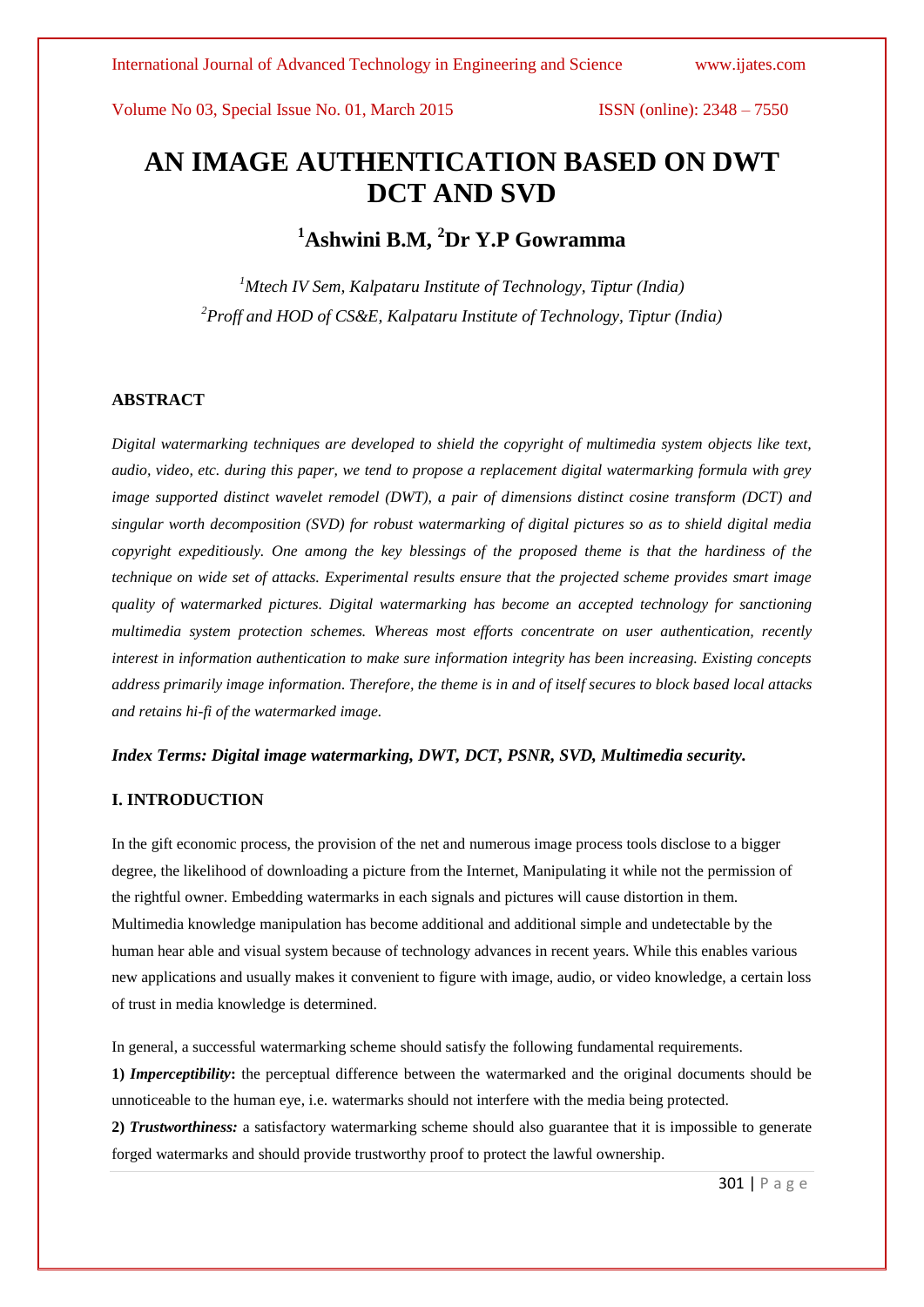**3)** *Robustness:* an unauthorized person should not be able to destroy the watermark without also making the document useless, i.e., watermarks should be robust to signal processing and intentional attacks. In particular, after common signal processing operations have been applied to the watermarked image like filtering, resampling, cropping, scaling, geometric transformation, rotation, etc., they should still be detectable.

Generally, watermarking can be classified into two groups: spatial domain methods and transform domain methods.

In the spatial domain approaches, the watermark is embedded directly to the constituent locations. Embedding the watermark within the spatial domain is that the direct methodology. It has various blessings like less procedure price, high capability, more sensory activity quality however less sturdy and it principally suits for authentication applications. It has lot of robust, less management of sensory activity quality and principally suits for copyright application. the foremost frequent used strategies area unit discrete circular function remodel (DCT) domain , discrete wavelet remodel (DWT) domain , singular worth decomposition (SVD) domain. They currently acquire more widespread used as they forever have smart lustiness to common image process. In this paper a DCT DWT SVD primarily based blind watermarking technique has been used for embedding watermark. Moreover, the algorithm is strong to the common image method cherish Filtering, mathematician noise, Rotation and Salt and Pepper.



**Fig 2.Watermark Lifecycle**

### **II.OVERVIEW**

The most frequent used methods are discrete cosine transform (DCT) domain, discrete wavelet transform (DWT) domain, and singular value decomposition (SVD) domain.

# **2.1 Discrete Wavelet Transform**

The basic idea of discrete wavelet transform (DWT) in image process is to multi-differentiated decompose the image into sub-image of different spatial domain and independent frequency district. After the original image has been DWT transformed, the image is decomposed into four sub band images by DWT: three high frequency parts (HL, LH and HH, named detail sub images) and one low frequency part (LL, named approximate subimage).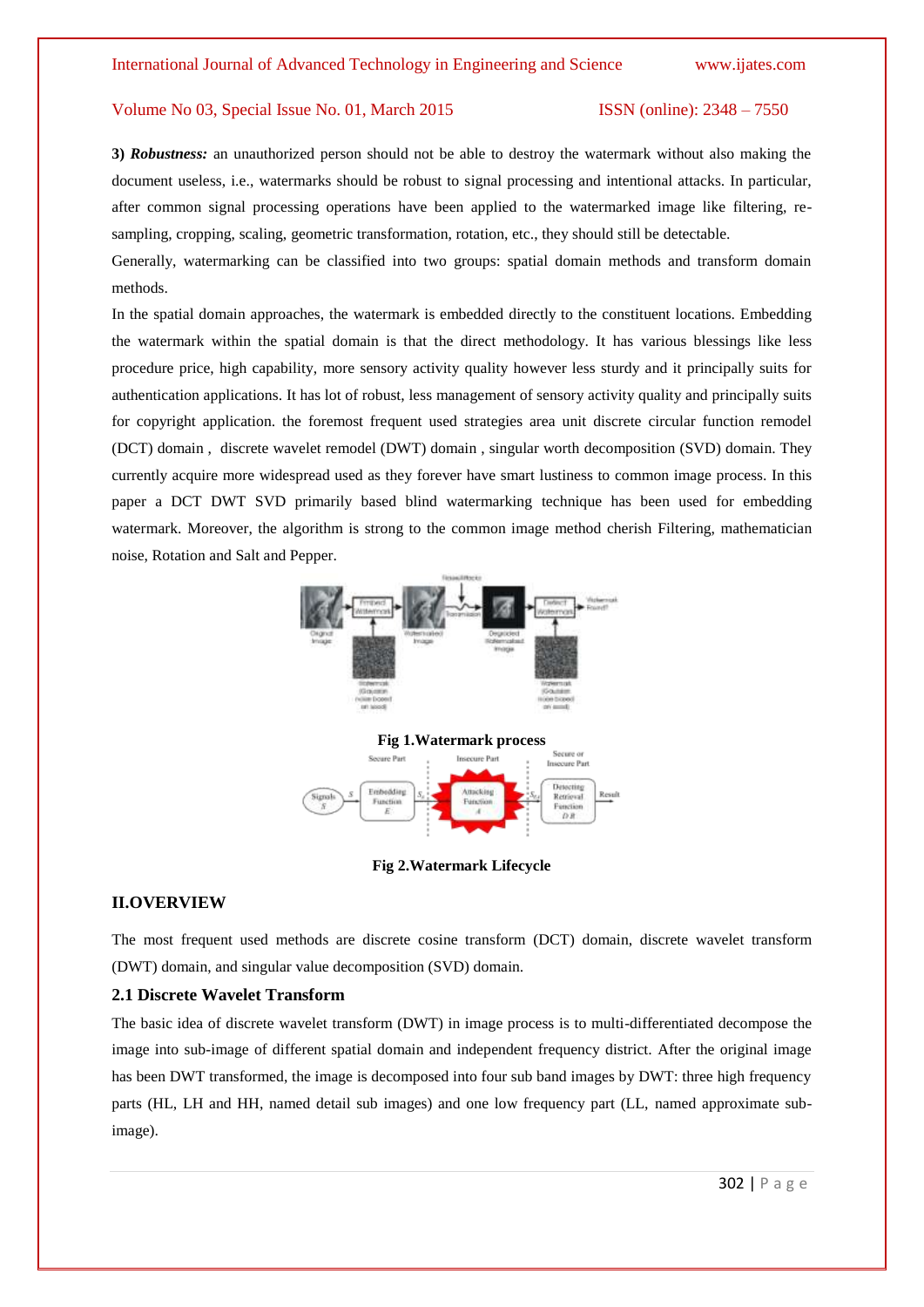

#### **Fig 3. Wavelet decomposition**

In Fig. 3, a pair of level ripple rework method of the image is shown, HL, LH, HH square measure the horizontal high frequency, the vertical high frequency and also the diagonal high frequency half severally and LL is that the approximation low frequency half. The energy of the high-frequency half (horizontal, vertical and diagonal part) is a smaller amount, that represent the knowledge of the first image, similar to the feel, edge, etc.

## **2.2 Separate Circular Function Remodel**

The separate operate circular function remodel may be a extremely popular remodel function that transforms a proof from spatial domain to frequency domain and it's been utilized in JPEG commonplace for compression thanks to smart performance. As a true remodel, DCT transforms real information into real spectrum and thus avoids the matter of redundancy. The popular block-based DCT remodel segments a picture non-overlapping block and applies DCT to every block.

#### **2.3 Singular Value Decomposition**

It's a factorisation of a true or complicated matrix, with several helpful applications in signal process and statistics. The basic properties of SVD from the perspective of image process applications are: i) the singular values (SVs) of a picture have excellent stability, i.e., once a little perturbation is further to a picture, its SVs don't modification significantly; and ii) SVs represent intrinsic pure mathematics image properties. During this section, we have a tendency to describe a watermark casting and detection theme supported the SVD.

# **2.4 Image Authentication**

Every extracted watermark bit is compared with the embedded one generated by the key. For every group, if the extracted bit doesn't match the embedded one, the entire cluster is taken into account unproved and each group member is marked as associate unproved constant. All the coefficients square measure then mapped back to their original positions within the riffle sub bands by the inverse permutation. The unproved coefficients can willy-nilly scatter over the sub bands. If there's a tampered region in the watermarked image, in each sub band there'll be a region with abundant higher density of unproved coefficients at the situation comparable to the tampered region, as a result of all unproved teams contain one or a lot of coefficients from the tampered region.

# **III.LITERATURE SURYEY**

The digital revolution, the explosion of communication networks, and also the progressively growing passion of the final public for brand spanking new data technologies result in exponential growth of transmission document traffic (image, text, audio, video, etc.). This development is currently therefore necessary that insuring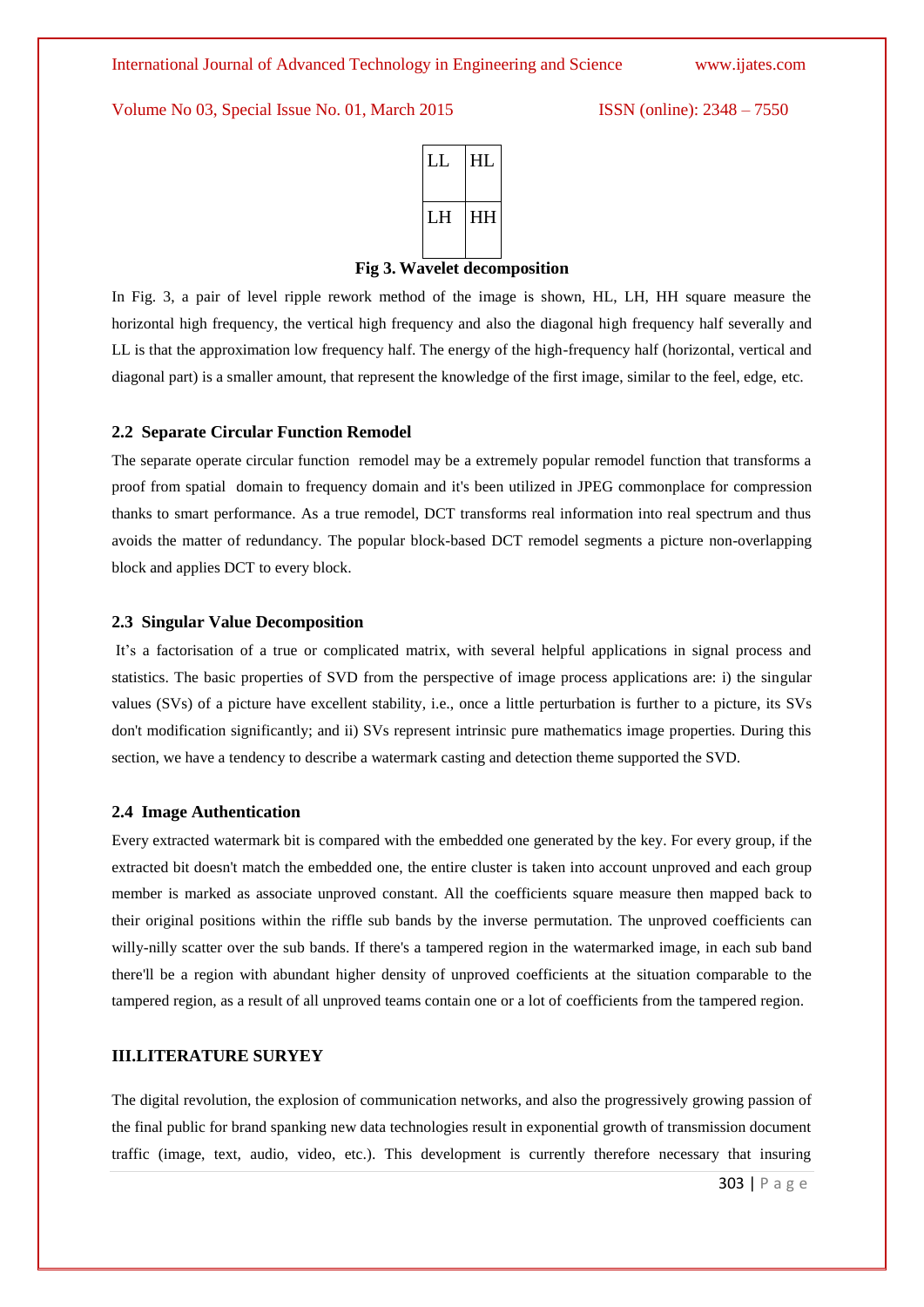protection and management of the changed knowledge has become a significant issue. Indeed, from their digital nature, transmission documents are often duplicated, modified, remodelled, and subtle terribly simply [1]. During this context, it's necessary to develop systems for copyright protection, protection against duplication, and authentication of content. The aim of watermarking is to incorporate imperceptible data (i.e., imperceptible) in a very transmission document to confirm an international intelligence agency or just a labelling application [2].

**3.1 Notions of Integrity:** In the security community, associate degree integrity service is unambiguous outlined jointly, that insures that the sent and received knowledge area unit identical [3l.

**3.2 Classical examples of malicious manipulations:** It is well-known saying that an image is worth a thousand words. Images tend to have more impact on people than text, as it is easier to disregard the content of textual information than to question the origin and authenticity of a photograph [4].

**3.3 Generic image authentication system:** Various formulations have been proposed by Wu and Liu and Lin and Chang [5]. However, we propose a generic image authentication system. To be effective, a system must satisfy the following criteria:

- **Sensitivity:** the system must be sensitive to malicious manipulations (e.g., modifying the image meaning) such as cropping or altering the image in specific areas.
- *Tolerance:* the system must tolerate some loss of information (originating from loss compression algorithms) and more generally no malicious manipulations (generated, e.g., by multimedia providers or fair users).
- *Localisation of altered regions:* the system should be able to locate precisely any malicious alteration made to the image and verify other areas as authentic.
- *Reconstruction of altered regions:* the system may need the ability to restore, even partially, altered or destroyed regions in order to allow the user to know what the original content of the manipulated areas was.

In addition, some technical features must be taken into account:

- *Storage:* authentication data should be embedded in the image, such as a watermark, rather than in a separate file, as is the case with an external signature .
- *Mode of extraction:* depending on whether authentication data is dependent or not on the image, a full-blind or a semi blind mode of extraction is required.
- *Asymmetrical algorithm:* contrary to classical security services such as copyright protection, an authentication service requires an asymmetrical watermarking (or encryption) algorithm.
- *Visibility:* authentication data should be invisible under normal observation. It is a question of making sure that the visual impact of watermarking is as weak as possible.

# **IV.EXISTING SYSTEM**

The ideal digital watermark is one that is not possible to erase (although within the world this can be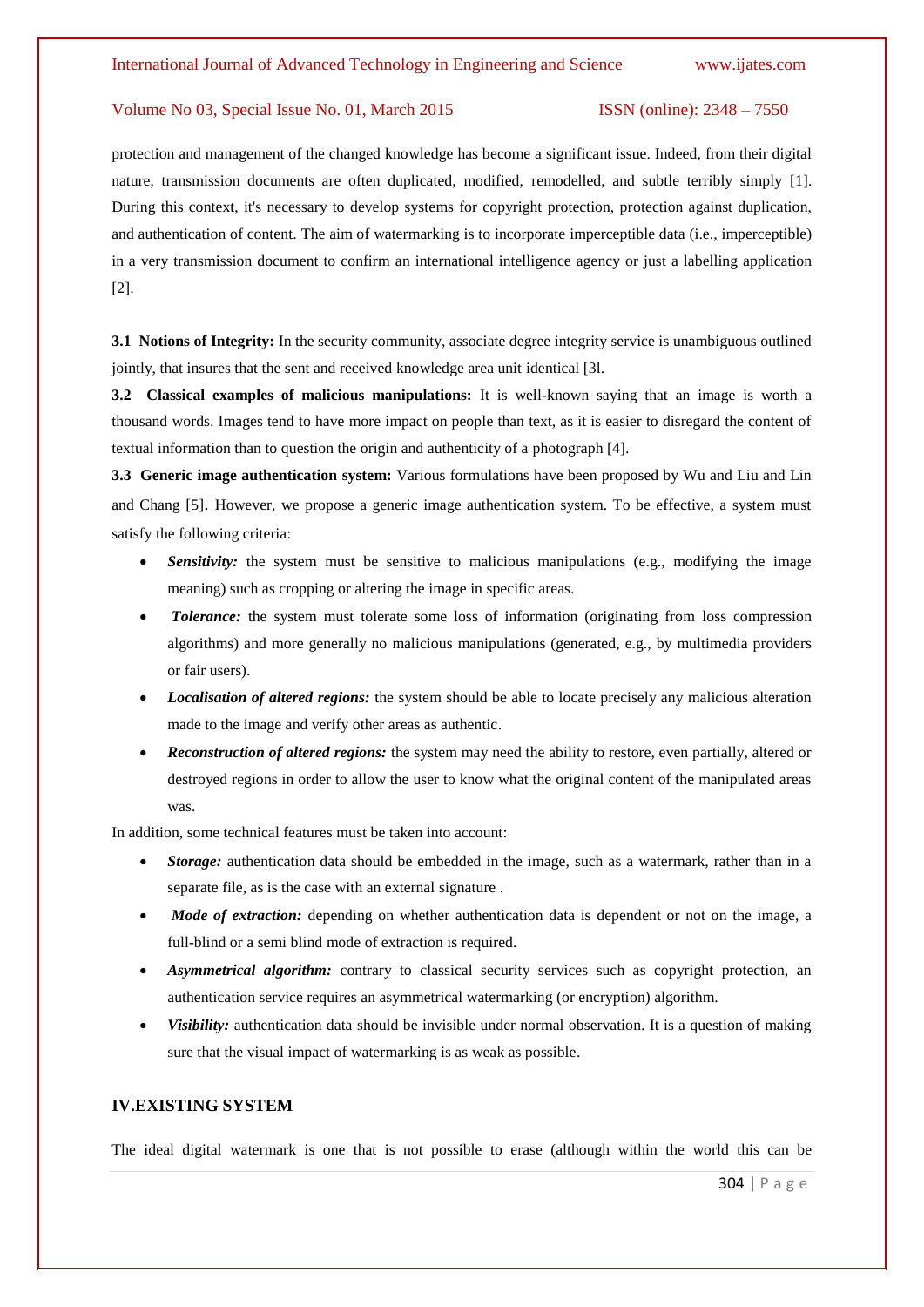troublesome thanks to advancing technology). Further, digital watermarks that square measure invisible shouldn't cause abundant, if any, distortion to a given file or image. Also, "Another, somewhat a lot of appropriate demand is that the proper owner ought to have in his possession a replica of the first image that shouldn't have the other watermark except probably own. With these needs of what's required to make a decent digital watermark, the owner of the file or image can need to decide what sort of computer code is important. For instance, if someone needs to infix associate degree invisible digital watermark on a picture, he/she can need to decide however robust of a watermark must be imbedded. The stronger the digital watermark, the alot of probability of image distortion.

# **V. PROPOSED SYSTEM**

This section presents the ways for embedding and extraction of hidden information. During this paper a DCT DWT SVD primarily based blind watermarking technique has been used for embedding watermark. We have a tendency to use the DCT DWT SVD for host image and that we choose the centre frequency to implant watermark. The main task of this work has performed into following steps:

## **5.1 Watermark Embedding**

1) Apply one-level Haar DWT to decompose the host image A, into four sub-bands i.e. *ALL*, *AHL*, *ALH*, and *AHH*.

2) Consider *A<sub>HL</sub>* and is divided into 8×8 square blocks. Perform 2D DCT to each block, collect the DC value of each DCT coefficient matrix  $D_1(x, y)$  together to get a new matrix  $M_1$ .

3) Now consider  $A_{LH}$  and find the Coefficient matrix  $D_2(x, y)$  and another new matrix  $M_2$ , same as step 2.

4) Apply SVD to  $M_1$  and  $M_2$ , obtain  $M_1 = U_1 S_1 V_1$  and  $M_2 = U_2 S_2 V_2$ .

5) Let *B* of size 64×64 to represent the watermark image. *Divide* the *B* into two parts: *B*1 and *B*2. 6) Modify the singular values *S*1 and *S*2 (in step 5) with B1and *B*2 *respectively* and apply SVD to them,  $S_1 + \alpha B_1 = U_1^* {S_1}^* {V_1}^{T*}$  and  $S_2 + \alpha B_2 = U_2^* {S_2}^* {V_2}^{T*}$ 

7) For the coefficient matrix  $D_1(x, y)$  in step 2 and  $D_2(x, y)$  in step 3, change each DC value to  $M_1^*(x, y)$  and  $M_2^*(x, y)$ , obtain new coefficient matrix  $D_1^*(x, y)$  and  $D_2^*(x, y)$  respectively. Apply inverse DCT to each  $D_1^*(x, y)$ *y*) and  $D_2^*(x, y)$  to produce the watermarked middle frequency band  $A_{HL}^*$  and  $A_{LH}^*$ 

8) The watermarked image, *A<sup>W</sup>* is obtained by performing the *inverse* DWT using two sets of modified DWT coefficient  $(A_{HL}^*$  and  $A_{LH}^*$ ) and two sets of non-modified DWT coefficient  $(A_{LL}$  and  $A_{HH}$ ).

#### **5.2 Watermark Extraction**

1) Apply one-level Haar DWT to decompose the Watermarked image (possibly attack) AW into four sub-bands:  $A_{LL}$ ,  $A_{HL}$ <sup>\*\*</sup>,  $A_{LH}$ <sup>\*\*</sup>, and  $A_{HH}$ .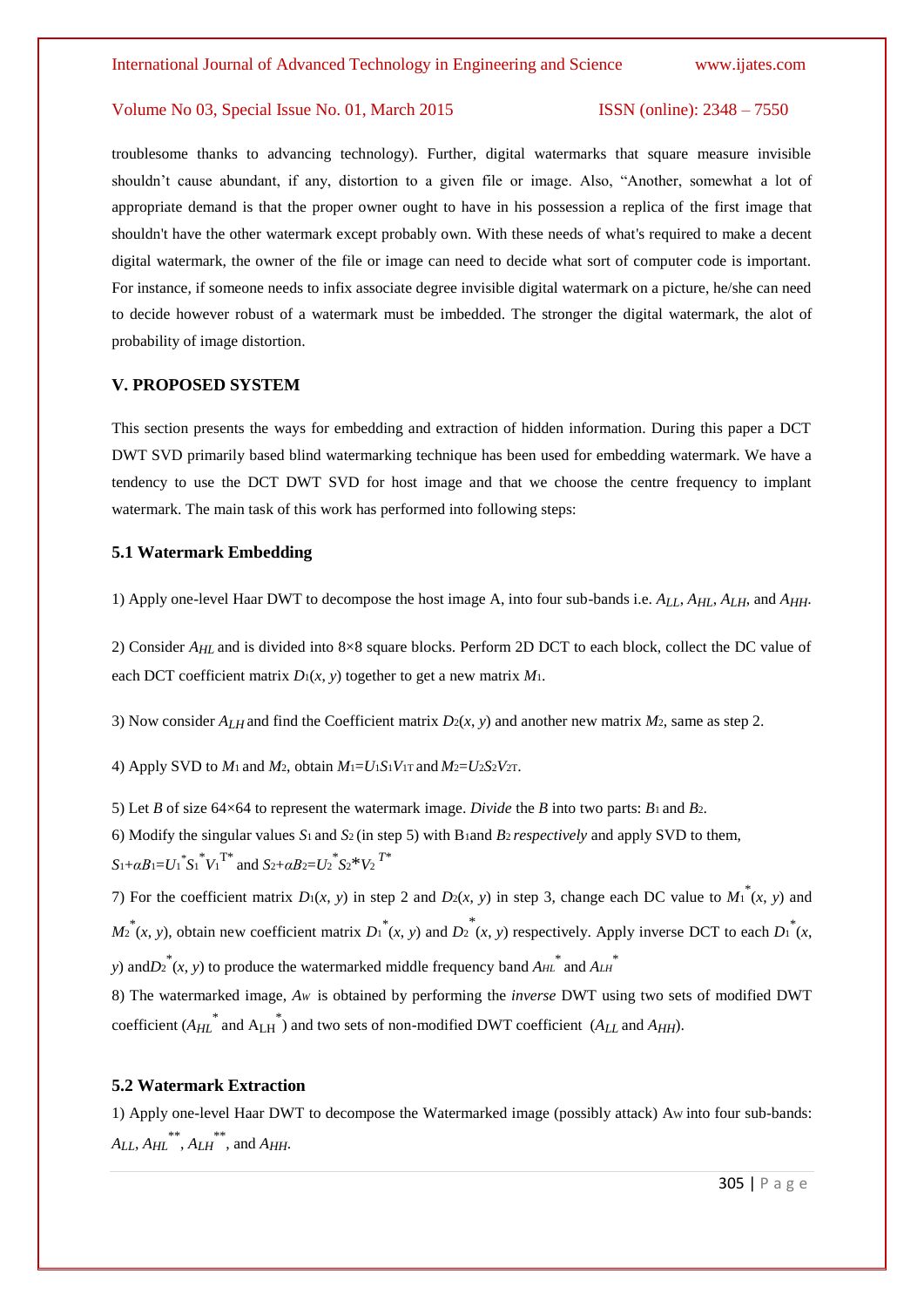3) Apply SVD to  $M_1$ <sup>\*\*</sup> and  $M_2$ <sup>\*\*</sup>, i.e.  $M_1$ <sup>\*\*</sup>= $U_1$ <sup>\*\*</sup> $S_1$ <sup>\*</sup> $V_1$ <sup>T\*\*</sup> and  $M_2$ \*\*= $U_2$ <sup>\*\*</sup> $S_2$ <sup>\*\*</sup> $V_2$ <sup>T\*\*</sup>.

5) Extract the watermark image from each sub-band, i.e.,  $B_1^* = (C_1 - S_1)/\alpha$  and  $B_2^* = (C_2 - S_2)$ .

# Volume No 03, Special Issue No. 01, March 2015 ISSN (online): 2348 – 7550

value to get matrix  $M_1$ <sup>\*\*</sup> for  $A_{HL}$ <sup>\*\*</sup> and  $M_2$ <sup>\*\*</sup> for  $A_{LH}$ <sup>\*\*</sup>.

4) Compute C1 =  $U_1 * S_1 * V_1^T$  and  $C_2 = U_2 * S_2 * V_2^T$ .

6) We get the watermark image by combining the results of step 5:  $B^* = B_1^* + B_2^*$ . **VI. SIMULATION AND ANALYSIS** In order to testing the hardiness of the projected rule, substantial testing is performed. Within the simulation, we tend to check totally different manipulations on the four well-known and normal grey scales image that are "Lena". The initial pictures (host image) are shown in Fig.4 (a), and therefore the watermarked are shown in

Fig. 4(b) severally. The watermark, as shown in Fig. 5(a), is employed in our simulation. Simulation results show that the standard of watermarked image is promising. To check and verify the hardiness of our watermarking rule, the watermarked image is attacked by mathematician Noise, Filtering, Rotation and Salt and Pepper. These are shown in Fig.4.Perceptual quality of the watermarked image is measured by scheming PSNR between host and watermarked image, at the receiver facet, watermark is extracted from the Watermarked image. The PSNR price is calculated at totally different gain issue, once the gain issue price is to be high the PSNR price of the image will increase (Shown in Table I).

2) Divide both of *AHL* \*\* and *ALH*\*\* into 8×8 square blocks separately, apply DCT to each block. Collect the DC









(c) Rotation (d) Salt and pepper



**Fig 4: Greyscale image "Lena".**

## **TABLE I: DIFFERENT VALUE OF PSNR FOR DIFFERENT IMAGES**

| Image  | PSNR (in dB) |
|--------|--------------|
| Lena   | 51.318       |
| Baboon | 51.209       |
| Opera  | 51.193       |
| Boat   | 50.998       |